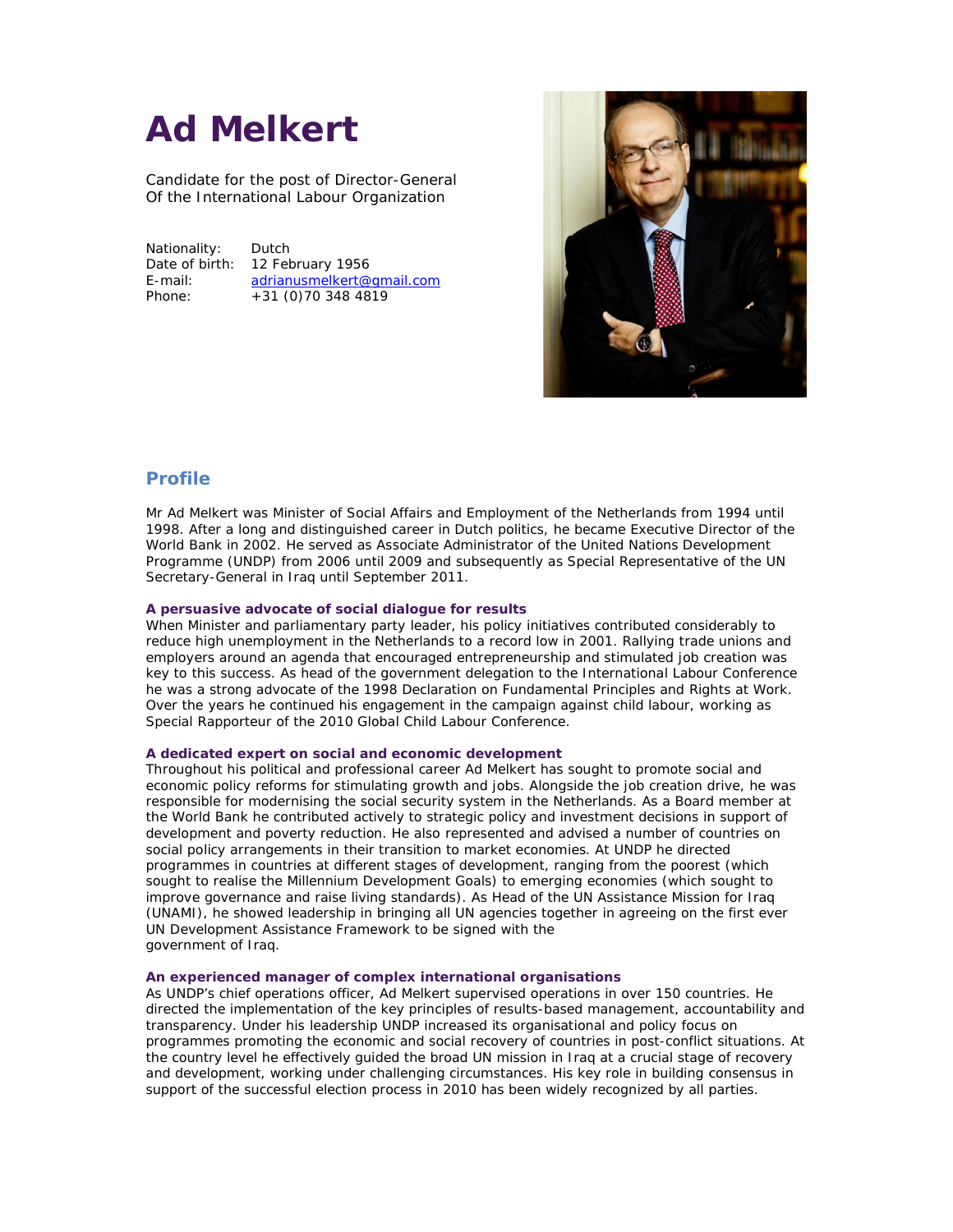# **Key positions held:**

- *Special Representative of the UN Secretary-General for Iraq*
- *Associate Administrator, United Nations Development Programme*
- *Executive Director, The World Bank Group*
- *Minister of Social Affairs and Employment of the Netherlands*
- *Dutch Member of Parliament and Parliamentary Party Leader*

# **July 2009 – September 2011**

*Special Representative of the UN Secretary-General for Iraq (UN Under-Secretary-General), Baghdad*

- As head of the UN Assistance Mission for Iraq (UNAMI) in charge of:
- Representation of the UN vis-à-vis the Government of Iraq
- Implementation of the UNAMI mandate with regular reporting to the Security Council and the UN Secretary-General
- Management of the Mission organisation (offices in Baghdad, Amman,Kuwait and Erbil)

# **May 2010**

*Special Rapporteur at the 2010 Global Child Labour Conference, organised by the Government of the Netherlands in close collaboration with the ILO, The Hague*

# **March 2006 – July 2009**

*Associate Administrator, United Nations Development Programme (UN Under-Secretary-General), New York:*

- As UNDP chief operations officer in charge of:
- Country Offices and country, regional and global programmes
- MDG Steering Committee
- Preparation of Strategic Plan 2008-2011
- Monitoring, evaluation and audit compliance
- Human resources policy and appointments
- Budget& enterprise risk management
- Oversight of UN Volunteers, UN Capital Development Fund and UN Development Fund for Women
- Participation in UN Secretary-General's Senior Advisers' meetings
- Representation of UNDP in the UN Development Group
- Liaising with UN member states,partner organisations, private sector and civil society representatives

#### **November 2002 – February 2006**

*Executive Director, World Bank Group and Affiliates, Washington DC:*

- Board Member, responsible for conducting day-to-day business and for decisions on development financing, strategic poverty reduction policies, evaluation of operations and fiduciary oversight
- Representation of the Netherlands-led 'constituency'; liaising with governments represented as well as private sector and civil society representatives
- Member of Standing Committees on Development Effectiveness and onGovernance and Administrative Matters
- Chairman of the Board's Ethics Committee

#### **2003-2005**

*Chair of various Round Tables on child labour*

- Round Tables organised in collaboration with the UNESCO High Level Group Meeting of Education Ministers and jointly hosted by the ILO and the Government of India (2003), the ILO and the government of Brazil (2004) and the ILO and the government of China (2005), culminating in the establishment of the Global Task Force on Education for All at ILO Headquarters, Geneva
- Round Tableon the occasion of the 60th Anniversary of the United Nations and first Review Summit of the MDGs, jointly hosted by the ILO and international NGOs working to combat child labour, New York, 2005

#### **2001 – 2002**

*Labour (PvdA) Party leader*

Candidate for Prime Minister in May 2002 elections